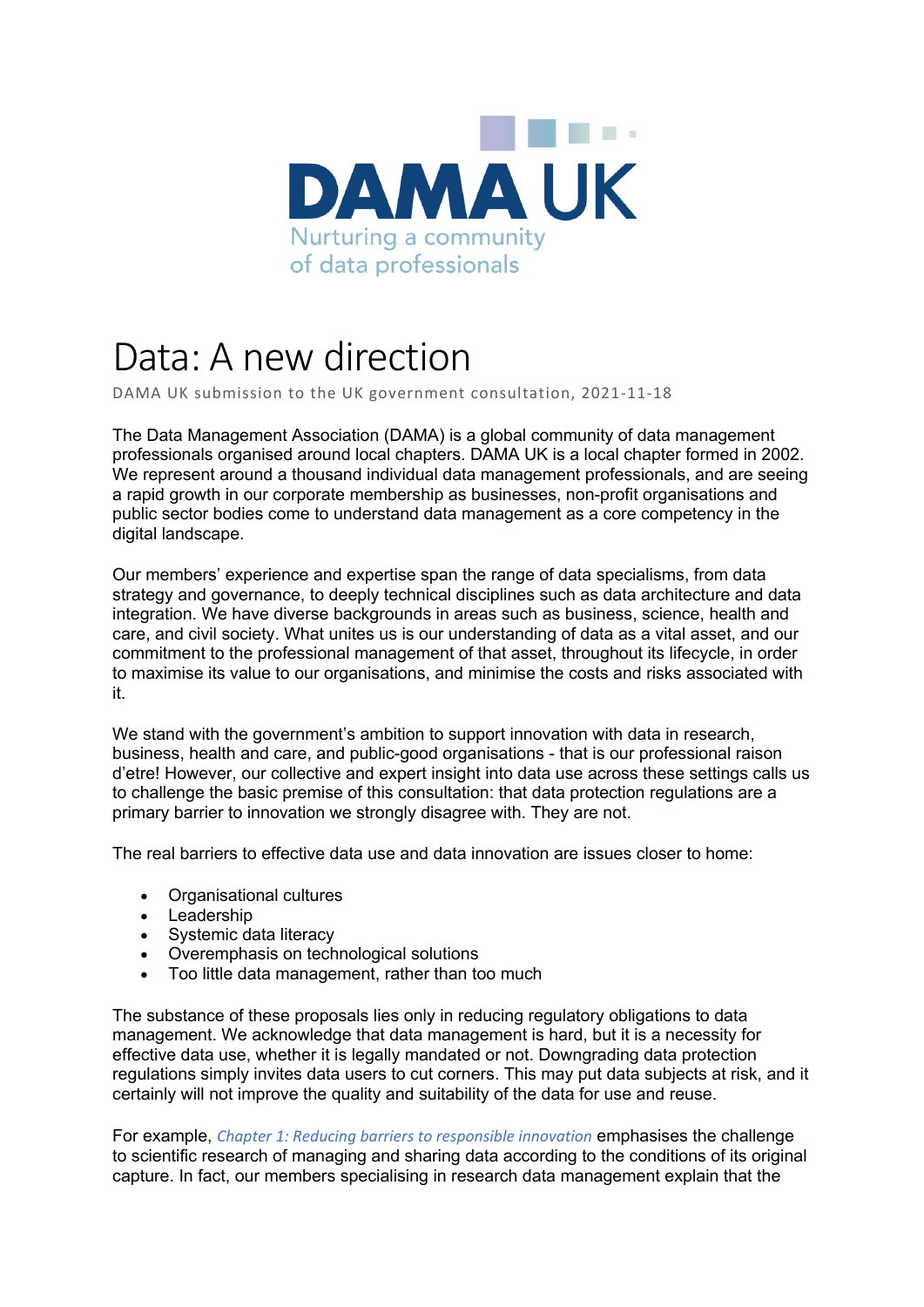management of 'data provenance' (eg: its source, original purpose and purpose limitations, research design, sampling characteristics) is essential to scientific data usage, peer review, and data sharing. Responsible researchers will manage and use research data accordingly, for the sake of scientific integrity and professional ethics, regardless of their legal obligations to data protection. To downgrade those legal obligations only reduces barriers for less responsible, or less trained researchers: we don't believe that is the aim of the proposal.

Our members also have a keen sense of the importance of safeguarding data subjects' agency over their data: "It would be extremely unethical to think that because someone agreed initially to the use of their data, that they do not care what other research may be undertaken." In the case of voluntary, participatory research, we have to respect data subjects as contributors, not only for ethical reasons, but to underwrite the trusted position of UK research and ensure willing future participation. Again, responsible researchers will do this anyway, but the legal obligations inherited from the GDPR provide some backstop against less responsible actors. To remove that backstop only reduces barriers to the wrong kind of research.

Our collective, professional view is strongly against the proposal in *Chapter 2: Reducing burdens on businesses and delivering better outcomes for people* to remove the requirement for organisations to designate a Data Protection Officer (DPO). Many DAMA-UK members have seen at close quarters the very serious harms to organisations and individuals resulting from data breaches. In fact, data management professionals are often brought in, as new hires or consultants, in the wake of a data breach, when organisations realise, too late, the consequences of underinvestment in holistic data management. The DPO role provides a focus for a proactive culture of data protection, in which we act on the 'near-misses' to prevent the real accidents. "If there is no individual taking on that accountability, and appropriately managing the process, the controls and the risk, any issues that are raised have no place to call home."

It is our experience that the DPO role adds real value to mature data management programmes, as a key technical advisor to data governance bodies. In less 'data mature' organisations, it should be seen as a bare minimum requirement for the safeguarding of individual rights, and organisational good.

Where the DPO role provides a structural focus for data protection, the Data Protection Impact Assessment (DPIA) provides a procedural one. It is a central tenet of our profession that data management is lifecycle management. The DPIA enforces the essential good practice of setting out data governance responsibilities and data management activities from the moment those responsibilities begin: at the planning of any data development. Of course the legal obligation is simply to account for data protection, whereas "delivering better outcomes for people" will require a more complete view of data governance and data management (eg: alignment with business purpose, planning for data quality, and integration with existing data assets). Far from adding to the burden of working with data, the DPIA encourages behaviour that ensures optimisation of the value of the data development, and should fit seamlessly into the workflow of any business that takes data innovation seriously. It is a false economy to cut back on a relatively minor component of holistic data management, particularly when set against potential harms to business data assets, reputation, and to the individuals whose data it holds.

*In summary*, while we celebrate the ambition to encourage and support better use of data, for the good of UK society, science and our economy, we feel that the proposals made here do not answer the real questions. As data professionals, we see daily the barriers to innovation that our organisations have faced due to a lack of data management. The solution cannot be